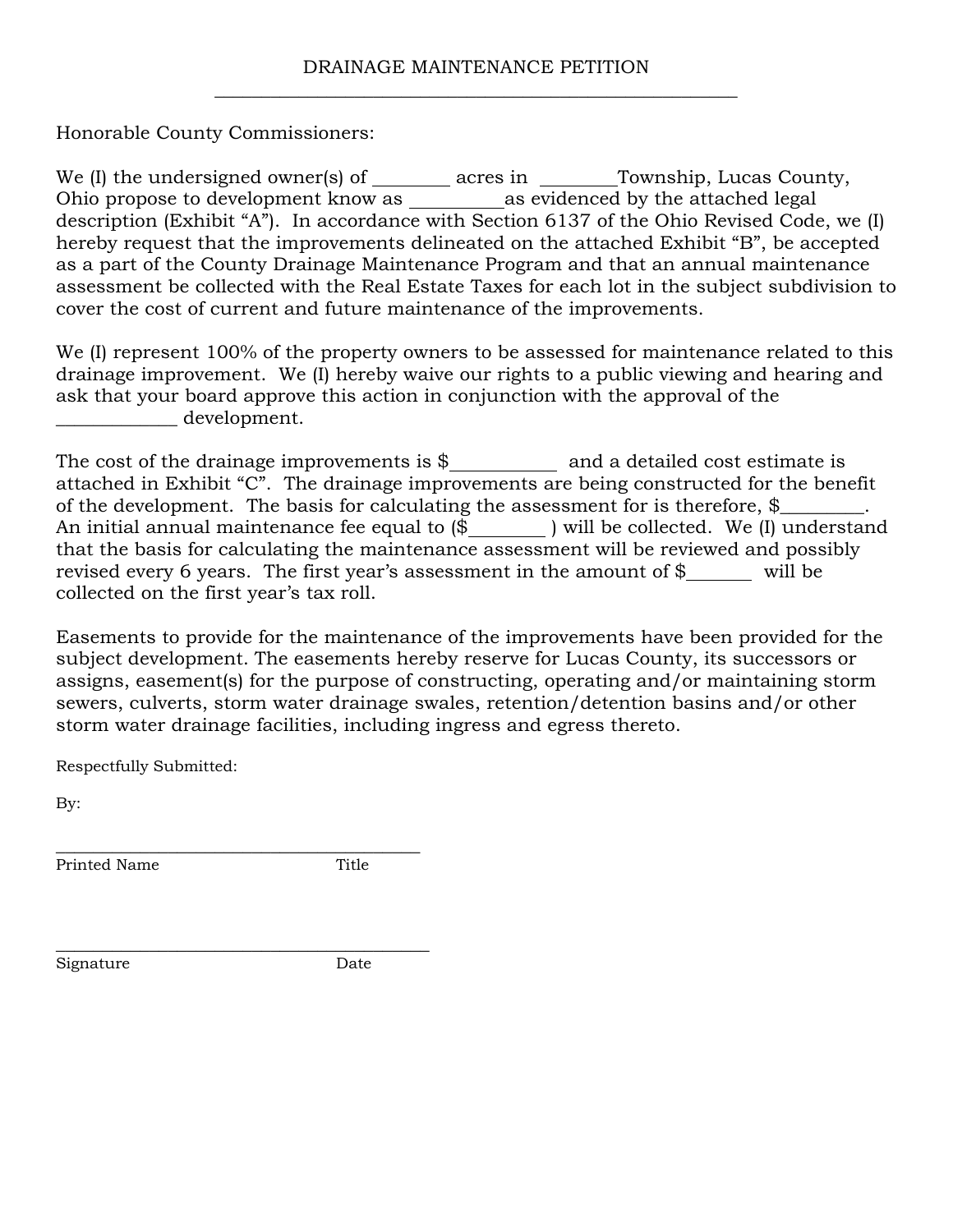## **EXHIBIT "A"**

Part of the Northwest one-quarter (1/4) of the of fractional Section 20, Town 1, United States Reserve of twelve miles square at the foot of the Rapids of the Miami of Lake Erie, in the City of Waterville, Lucas County, Ohio. Being bounded and described as follows:

Beginning at Northeast corner of the Northwest 1/4 of the Northwest 1/4 of Section 20, Town 1 U.S.R., being a County monument in a monument box at the intersection of Dutch Road with Waterville-Monclova Road (to the south), and being station 13+65.62 on the Dutch Road baseline and station 100+00.00 on the Waterville-Monclova Road baseline;

Thence, S 1°04'33" W along the east line of the NW ¼ of the NW 1/4 , and also being the centerline of R/W on Waterville-Monclova Road, a distance of 30.00 feet to a point on the existing southerly R/W line of Dutch Road, at station 99+70.00;

Thence North 89° 21' 55" West, along the southerly R/W line of Dutch Road, a distance of 35.00 feet to the intersection of the existing westerly R/W line of Waterville-Monclova Road and being 35.00 feet left of station 99+69.73 of the Waterville-Monclova Road baseline;

Thence South 1° 04' 33" West, along the existing westerly R/W line of Waterville-Monclova Road, a distance of 153.73 feet to a bar set at a point 35.00 left of station 98+16.00;

Thence North 4° 07' 07" West, a distance of 44.18 feet to a bar set at a point 39.00 feet left of station 98+60.00;

Thence North 89° 21' 55" West, along a line 40.00 feet south of and parallel to the north line of Section 20, a distance of 317.73 feet to the intersection of the grantors westerly property line to a bar set at a point 40.00 feet left of station 7+32.27;

Thence North 2° 15' 24" West, along the grantors westerly property line, a total distance of 40.05 feet to the intersection of the north line of Section 20 (also being the centerline of R/W of Dutch Road) and passing through a bar set at 10.01 feet at a point 30.00 feet right of station 7+31.77;

Thence South 89° 21' 55" East, along the north line of Section 20 (also being the centerline of R/W of Dutch Road),a distance of 635.37 feet, back to the POINT OF BEGINNING.

Said described tract containing 0.592 acre (25,786 square feet), more or less, of which 0.437 acre (19035 S.F.) are in the existing road right-of-way.

Part of Auditors Parcel No.

Prior Deed Reference; 20080912-0045524.

This description was prepared by Joe Surveyor, P.S. #xx, in November 2012.

The basis of bearings is Grid North, state plane coordinate system, Ohio, north zone (3401), NAD83(2007).

All "set bars" are 5/8" diameter x 30" long re-bar with a 2" diameter aluminum cap, stamped "Joe Surveyor".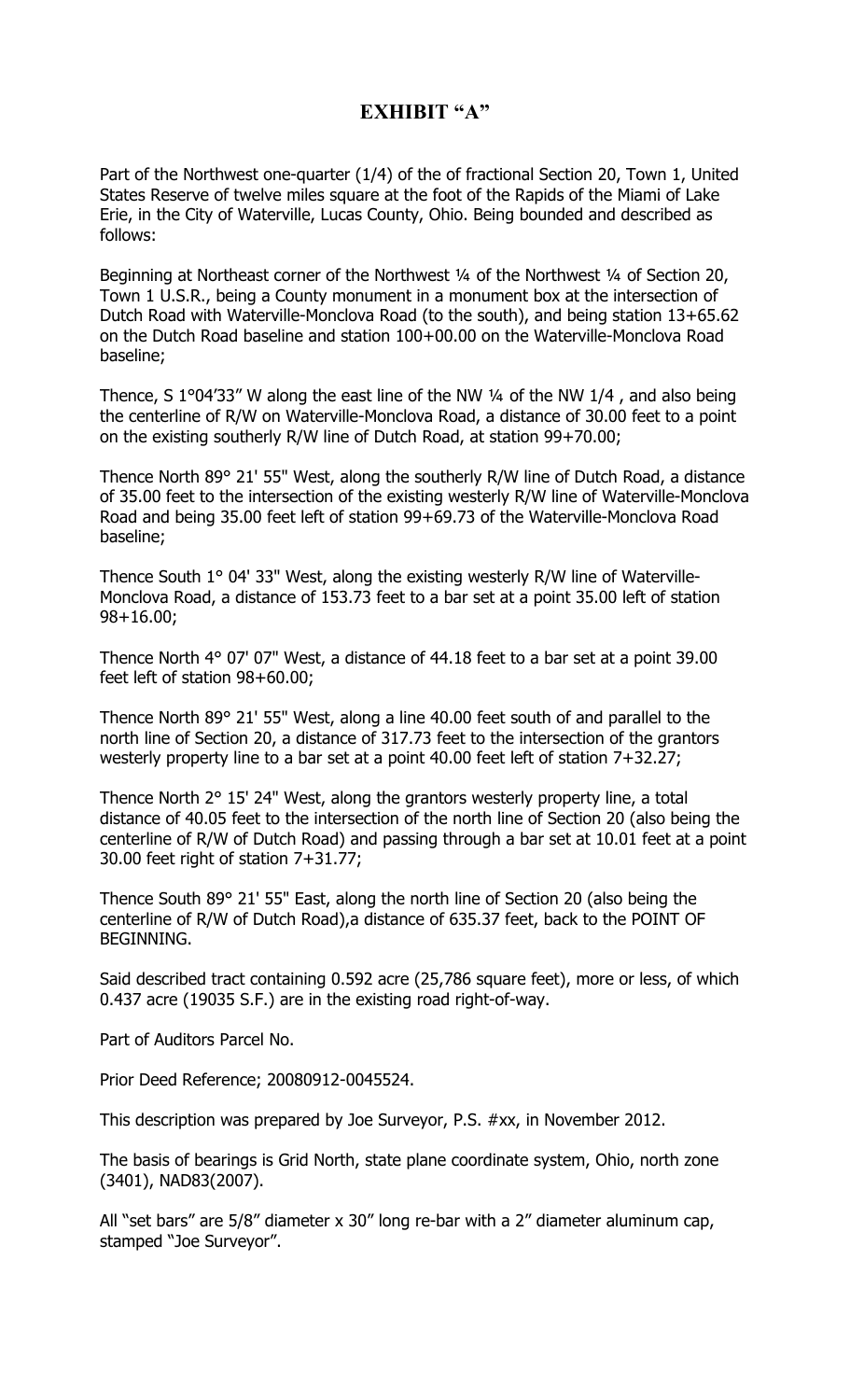